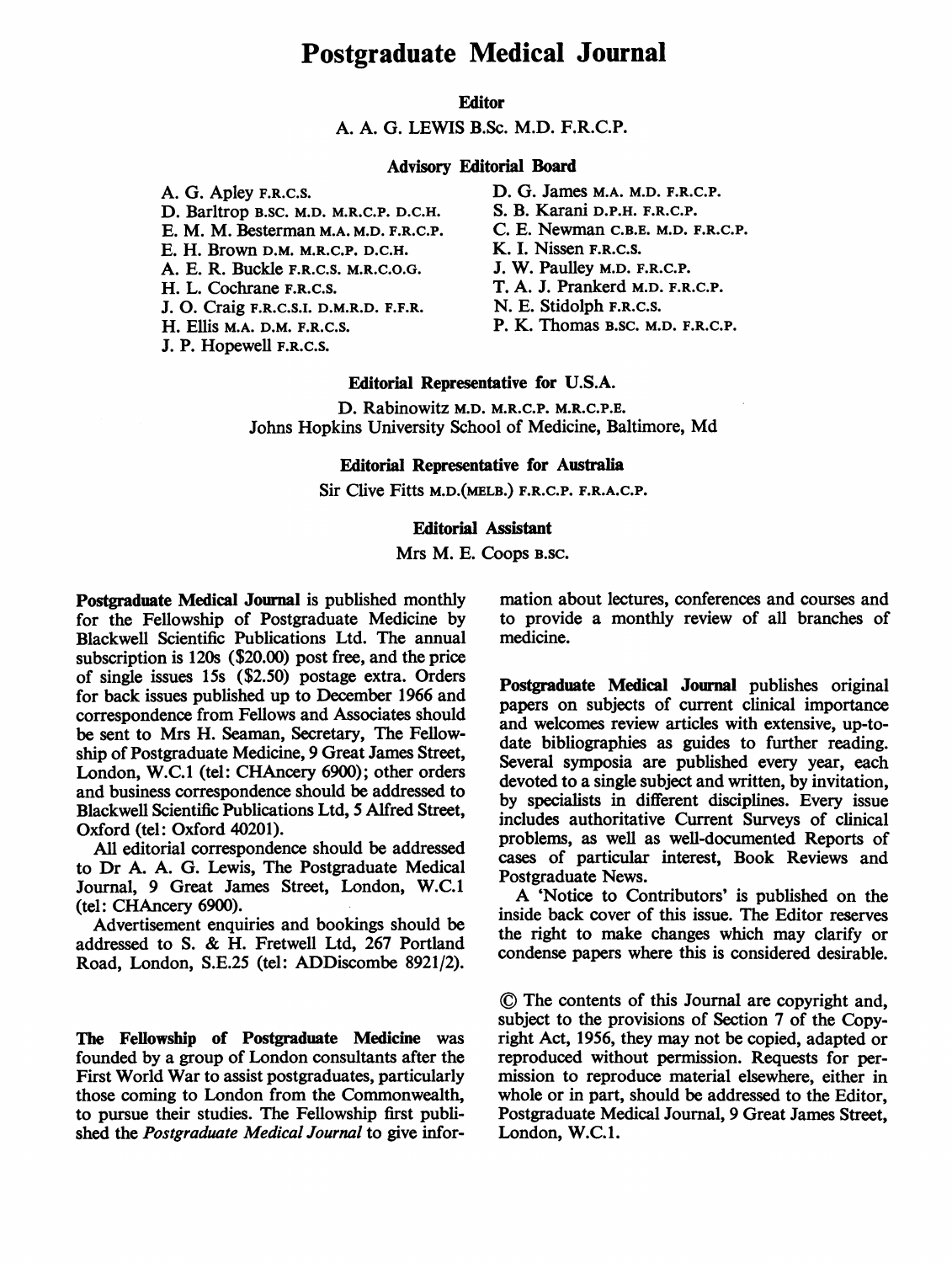# Books received

- Scoliosis. By J. I. P. JAMES with additional chapters by P. A. ZORAB and RUTH WYNNE-DAVIES. Pp. vii +248, illustrated. Edinburgh and London: E. & S. Livingstone. 1967. 55s.
- Ultrasonic Techniques in Biology and Medicine. Edited by B. BROWN and D. GORDON. Pp. 264, illustrated. London: Iliffe Books. 1967. 85s.
- Methods in Psychopathology. Edited by CLINTON C. BROWN. Pp. xi +502, illustrated. Baltimore : Williams & Wilkins; Edinburgh and London: E. & S. Livingstone. 1967. £6 14s.
- Milestones in Midwifery. By WALTER RADCLIFFE. Pp. 110, illustrated. Bristol : John Wright. 1967. 25s.
- Acute Barbiturate Poisoning. Treatment with modern methods of resuscitation. By S. J. LOENNECKEN. Translated by B. & H. Hammer. Pp. ix +78. 1967. 17s. 6d.
- Renal Neoplasia. Edited by J. STANTON KING. Pp. 688, illustrated. Boston: Little, Brown; London: J. & A. Churchill. 1967. 130s.
- The Psychiatric Dilemma of Adolescence. By J. F. MASTERSON. Pp. 217. Boston: Little, Brown, London: J. & A. Churchill. 1967. 65s.
- Postgraduate Medical Education. Retrospect and Prospect. By J. REVANS and G. MCLACHLAN. Pp. 43, illustrated. Nuffield Provincial Hospitals Trust. 1967. 2s. 6d.
- Varicose Veins. Compression Sclerotherapy. By G. FEGAN.<br>Pp. 114, illustrated. London: William Heinemann London: William Heinemann Medical Books. 1967. 30s.
- Functional Gastrointestinal Disease. By E. D. PALMER. Pp. 126. Baltimore : Williams & Wilkins; Edinburgh and London : E. & S. Livingstone. 1967. 62s.
- Post-gastrectomy Nutrition. A Glaxo Symposium. Edited by D. M. KRIKLER. Chairman: F. Avery Jones. Pp. 148, illustrated. London : Lloyd Luke. 1967. 20s.
- The Balkan Nephropathy. Edited by G. E. W. WOLSTEN-HOLME and J. KNIGHT. Ciba Foundation Study Group No. 30. Pp. 123, illustrated. London : J. & A. Churchill. 1967. 15s.
- Cell Differentiation. Edited by A. V. S. DE REUCK and J. KNIGHT. Ciba Foundation Symposium. Pp. 257, illustrated. London : J. & A. Churchill. 1967. 60s.
- Health of Mankind. Edited by G. E. W. WOLSTENHOLME and M. O'CONNOR. Ciba Foundation 100th symposium. Pp. 297, illustrated. London : J. & A. Churchill. 1967. 60s.

#### New Editions

Guide to Psychiatry. By MYRE SIM. Second edition. Pp  $xi + 1055$ . Edinburgh and London : E. & S. Livingstone 1967. 60s.

## Book reviews

#### Psychiatry in the Practice of Medicine

By ALLEN J. ENELOW and MURRAY WEXLER. Oxford, London and Toronto: Oxford University Press. 1966. Pp. 355. 52s.

This text, aimed to help the general physician in his understanding of psychiatric disease and his handling of patients, is admirable. The descriptions of psychiatric illness are brief but clear and non-controversial. Aetiological considerations and general treatment procedures are presented equally briefly and fairly.

The main value of the book lies in the authors' clear discussion of the intricacies of communication with the patient and the importance of such processes for collecting information and for the beginnings of an understanding of the patient. Belonging themselves to a school of processoriented psychotherapy, which is particularly concerned with sensitivity to and evaluation of all modalities of communication between people, they succeed through presenting a series of verbatim diagnostic and psychotherapeutic sessions, in presenting very clearly the skills, pitfalls and therapeutic value of such processes. However, physicians not experienced in this field should beware of the danger of not collecting sufficient information using just the authors' techniques. For the less expert it is often initially more profitable, in the reviewer's opinion, to collect an initial psychiatric history in a more systematic way.

The final 50 pages or so of the book are devoted to a worthwhile and instructive discussion about the various types of psychotherapy. This book is likely to prove instructive and clinically valuable to most physicians, including psychiatrists, who read it.

#### Scoliosis. A manual of concept and treatment

By STANLEY HOPPENFELD. Pp. xi + 115, illustrated. Philadelphia and Toronto : J. B. Lippincott; London: Pitman Medical. 1967. 60s.

This is a worthwhile book about scoliosis. The author outlines the relevant anatomy and physiology and gives a clear account of the special pathology. He gives proper value to detailed and accurate physical examination in his assessment of the patient and he indicates exactly what X-rays are required and how to read them. He recounts in precise detail how to assess and manage the changes which scoliosis brings to heart and lung function. Treatment is described by grouping patients by age and type and severity of curve and indicating appropriate management for each.

The somewhat earnest prose style is lightened throughout by a series of lively and well-chosen illustrations; the style and flair of the line drawings in particular must be mentioned.

If there is a small reservation it must be that the entire process is made to look a little too easy. The chapter on treatment, split tidily into compartments, gives no warning of the continuing anxieties which assail the surgeon faced with the continuing management of a difficult scoliosis. Anyone who has read and absorbed this book may, perhaps, be entitled to claim that he knows the basic facts of scoliosis. Before commencing to treat it, however, he should seek training and experience of the quality so obviously obtained by the writer of this admirable book.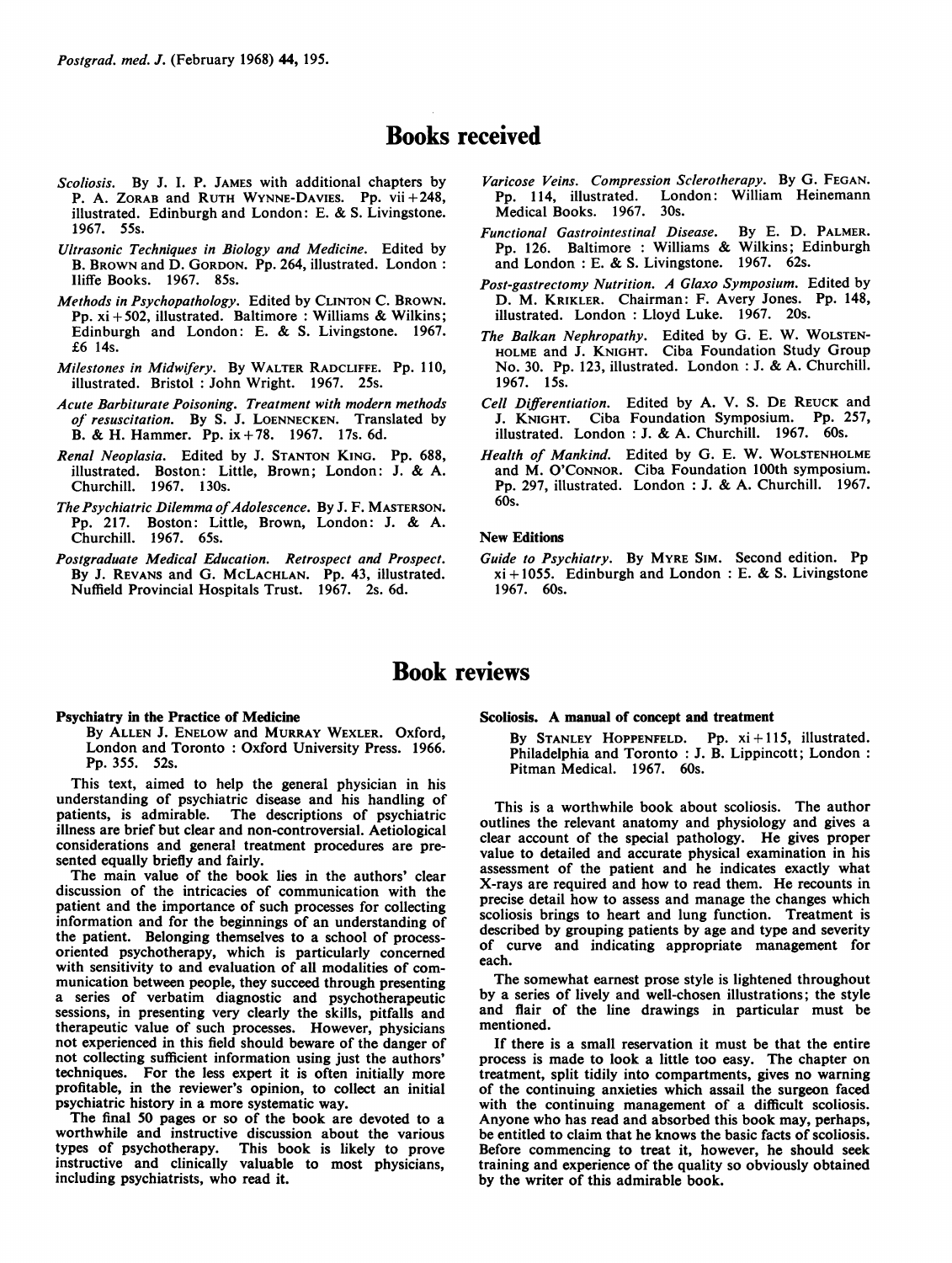## Postgraduate news

## FELLOWSHIP OF POSTGRADUATE MEDICINE

The Fellowship usually holds the following courses each year (approximate dates and times in parentheses):

#### Medicine (M.R.C.P.)

General Medicine. Connaught, London Chest, Whipps Cross Hospitals (four weeks, twice yearly, April/May, October/ November), St Stephen's Hospital (evenings, four weeks, twice yearly). Whittington Hospital (evenings, five weeks, twice yearly, May/June, October/November). Queen Mary's Hospital for the East End (weekend, twice yearly, June, December). Ashford Hospital, Middlesex (two Saturdays, twice yearly, May, November).

Infectious Diseases. Higher Green Hospital (weekend, twice yearly, March/November).

Paediatrics (D.C.H.). Princess Louise Kensington Hospital (weekend, twice yearly, March, September/October).

#### Surgery (F.R.C.S.)

General Surgery. Connaught Hospital (weekend, twice yearly, April, September/October). Queen Mary's Hospital for the East End (weekend, once yearly, February). Royal Marsden Hospital (twice yearly, March, September).

General Surgery and Orthopaedics. Fulham Hospital (three weeks, evenings, twice yearly, March/April, September/ October).

Orthopaedics. Rowley Bristow Hospital, Pyrford (three alternate weekends, twice yearly, March/April, September/ October).

Plastic Surgery. Queen Mary's Hospital, Roehampton (weekend, twice yearly, February, September).

Clinical Attachments. A limited number of clinical attachments in General Medicine will be available shortly at Bethnal Green Hospital for periods of up to 2 months, fee 4 guineas per week. Further details available from the secretary.

#### CURRENT COURSES

General Surgery (F.R.C.S.) Royal Marsden Hospital. Starts 26 February for <sup>8</sup> weeks. Fee £18 18s.

General Surgery (F.R.C.S.) Queen Mary's Hospital for the East End. Weekend 2 and 3 March. Fee £4 4s.

General Surgery (F.R.C.S.) Connaught Hospital. Weekend 20 and 21 April. Fee £5 5s.

Orthopaedic Surgery (F.R.C.S.) Rowley Bristow Orthopaedic Hospital, Pyrford, Surrey. Three alternate weekends, 9 and 10 March, 23 and 24 March, 6 and 7 April. Fee £18 18s (full course), £14 14s (spectators).

Paediatrics (D.C.H.) Princess Louise Kensington. Weekend 24 and 25 February. Fee £5 5s.

Please note that instruction arranged by the Fellowship of Postgraduate Medicine is open only to Associates (annual subscription, 21s). Detailed syllabuses are published approximately 4-6 weeks before courses begin and are circulated to all Associates. No entries to courses can be accepted in advance of the syllabus being published.

Information regarding courses can be obtained from the office between 10 a.m. and <sup>5</sup> p.m., Mondays to Fridays (Telephone 242-6900), or by writing to the Secretary, Fellowship of Postgraduate Medicine, 9 Great James Street, London, W.C. 1.

#### THE COMMONWEALTH AND INTERNATIONAL MEDICAL ADVISORY BUREAUX

The Bureaux are maintained by the British Medical Association to provide a personal advisory service to doctors visiting the United Kingdom from all parts of the world. General information, as well as that on postgraduate education and accommodation is given.

All enquiries should be addressed to the Medical Director Commonwealth and International Medical Advisory Bureaux British Medical Association, Tavistock Square, London,  $W.C.1$ .

#### CAMBRIDGE

#### Cambridge University Postgraduate Medical School

A summary of postgraduate facilities available at Addenbrooke's Hospital from October to July can be obtained from the Secretary of the Medical School. Arrangements can be made for practitioners to attend the practice of the Teaching Hospital Group for short or long periods.

#### Postgraduate Courses for General Practitioners

At Cambridge: A five-day course in Geriatrics will be held from 18 to 22 March 1968. Accommodation for a limited number attending will be provided in Pembroke College.

A 3-day course in Paediatrics will be held from <sup>8</sup> to <sup>10</sup> April 1968; accommodation will be provided in Fitzwilliam College.

One-day courses will be held at Addenbrooke's on Saturday 10 February: Orthopaedics, Saturday 2 March: Obstetrics and Gynaecology, Saturday 16 March: Paediatrics, Saturday 23 March: Eye Disorders.

Lunch time Forums, 1.15-2.15 p.m., preceded by buffet lunch, 12.30-1.15 p.m., are held at Addenbrooke's Hospital on the first and third Thursday of the month.

At Ipswich: at the Anglesea Road Wing, East Suffolk and Ipswich Hospital, Clinical Society Meetings will be held on the second Wednesday of the month at 8.30 p.m.

'Friday Club' Discussion Groups for General Practitioners take place on the first and third Fridays each month until 21 July between 1.45 and 2.45 p.m., preceded by buffet lunch.

At Bury St. Edmunds: Clinical Meetings, Lunch time forums, and Medical Film/Discussions are held regularly at the West Suffolk General Hospital. Detailed timetables may be obtained from the Clinical Tutor.

At Norwich: Details of the postgraduate education arrangements may be obtained from the Secretary, Norfolk and Norwich Institute for Medical Education, Norfolk and Norwich Hospital.

A calendar of lectures, seminars and tutorials and further particulars may be obtained from the Secretary of the Medical School, Tennis Court Road, Cambridge.

#### LIVERPOOL

University of Liverpool. Courses are held in Anaesthesia, Child Health, Medicine, Obstetrics and Gynaecology, Orthopaedic Surgery, Otorhinolaryngology, Psychological Medicine, Public Health, Radiodiagnosis and Radiotherapy, Surgery, Tropical Medicine and Hygiene and Venereology. After fulfilling the regulations, candidates may become eligible to take the Degrees of Ch.M., M.Ch.Orth. and M.Ch.Otol., and the Liverpool Diplomas, D.P.H., D.P.M., D.T.M.& H., D.M.R.(D) or D.M.R.(T).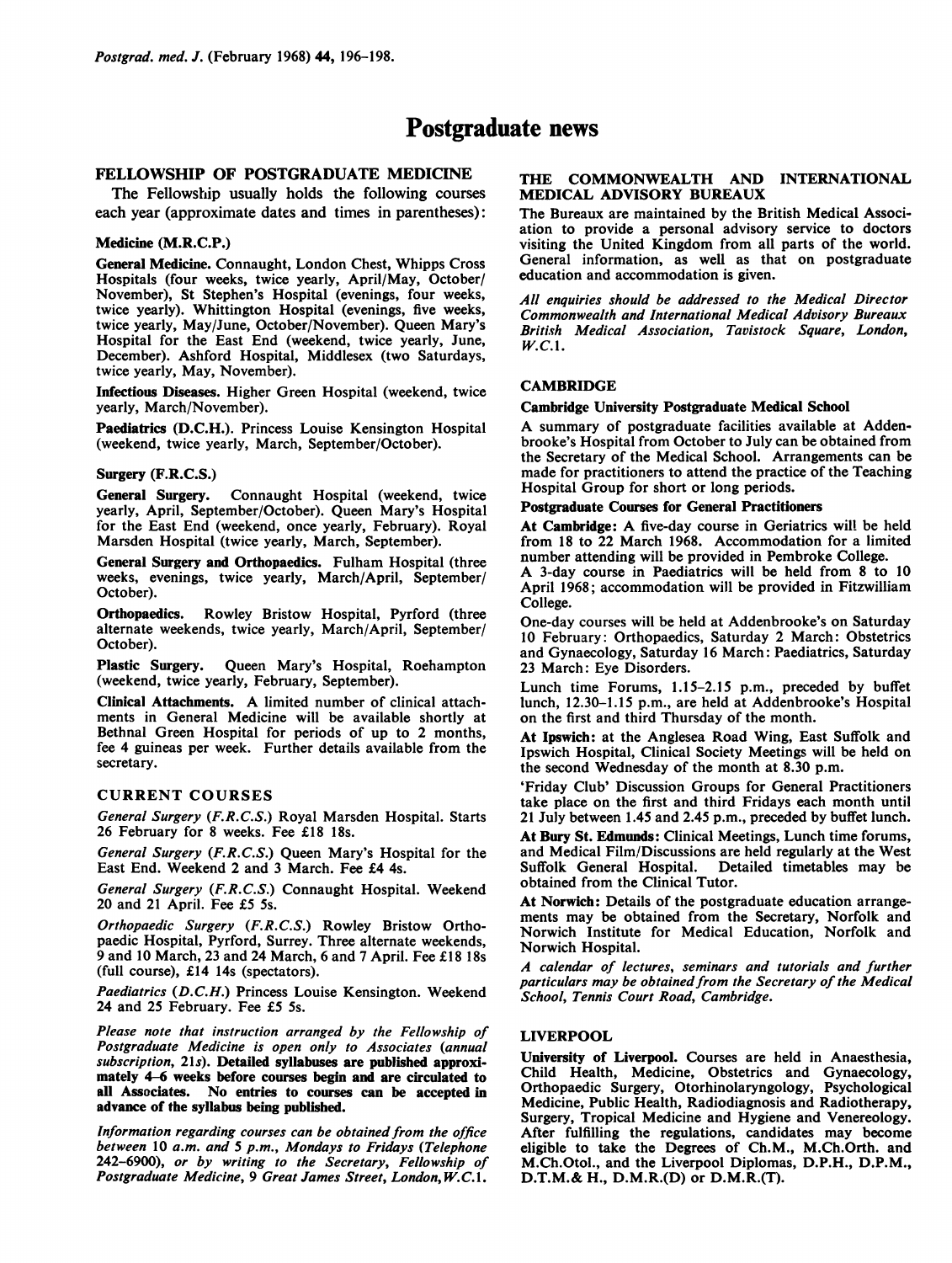The other courses are designed for students working for the London Diplomas.

There is also a day-release course in the Basic Medical Sciences for junior hospital staff.

Further information may be obtained from the Heads of the appropriate departments of the University, Liverpool 3.

#### OXFORD

University of Oxford. Enquiries about research and specialist training attachments may be addressed to the head of the relevant clinical or laboratory department in one of the teaching hospitals (United Oxford Hospitals, Nuffield Orthopaedic Centre, Warneford and Littlemore Hospitals) or to the Director of Postgraduate Medical Studies. Enquiries about study days and weekly classes at Oxford for M.R.C.P., F.R.C.S., M.R.C.O.G.. F.F.A., D.P.M., D.M.R., candidates from the Oxford region, general practitioner refresher courses, resident obstetric and other clinical attachments, to the Director of Postgraduate Medical Studies, Osler House, <sup>43</sup> Woodstock Road, Oxford, from whom also information about the Medical Centres at Aylesbury, Kettering, Northampton, Reading, Swindon and Wycombe may be obtained.

#### GLASGOW

Surgery. An intensive course of instruction in the basic sciences suitable for candidates preparing for the Primary Fellowship Examination in Surgery is held from October to December. A modified form of the course is available for candidates preparing for the D.A. or F.F.A. examinations. Fee £30.

Anaesthetics. A course for specialist anaesthetists and for those preparing for the final part of the F.F.A.R.C.S. will be held in May. Fee £10 10s.

Medicine. An intensive course on Recent Advances in Clinical Medicine suitable for candidates preparing for the Membership Examination is held twice annually for a fortnight in March and September. Fee £15 15s.

Geriatrics. A course for trainee specialists in Geriatric Medicine or General Practitioners in charge of geriatric beds in hospitals is held in May. Fee £7 10s.

Child Health. A formal course held in May and November for those preparing for the D.C.H. and M.R.C.P. with Child Health as a special subject. Fee £15 15s.

Obstetrics. An intensive week's course of instruction in obstetrics for those preparing for the D.Obst.R.C.O.G. held in September. Fee £7 10s.

Mental Deficiency. An intensive course in Mental Deficiency is held for <sup>3</sup> weeks in October. The course includes lectures and demonstrations in mental handicap and deficiency, instruction in mental testing and visits to institutions. Fee £18.

Introduction to Psychiatry. An intensive course providing <sup>a</sup> general introduction to psychiatry is held for <sup>3</sup> weeks in November. The course includes theoretical and clinical instruction in child psychiatry and psychology and adult psychiatry. It is particularly suitable for medical officers concerned with public health. Fee £18.

Steroid Endocrinology. A course for clinicians and hospital laboratory workers with special interest in Endocrinology and for those in general medicine who wish to have a better understanding of treatment with steroid hormones is held in April. Fee £15.

Diagnostic Virology. A course for experienced laboratory workers who wish to develop diagnostic virology for epidemiological purposes in this country and abroad is held in April. Fee £25.

Histopathology of the Skin. A course for pathologists and those with some training in pathology is held for <sup>1</sup> week in March. Fee £7 10s.

Forensic Medicine. A postgraduate course in the University Department of Forensic Medicine is held for 10 weeks from April to June. Fee £15.

Clinical Attachments. A scheme for clinical attachments in general medicine, general surgery and various specialities has been arranged to assist those working for higher qualifications. An attachment may be started at any time. No formal instruction is given, but participants can gain intensive clinical experience by following the day-to-day work of a unit in a Glasgow teaching hospital. Fee £5 per month. Registration fee £1 Is.

Teaching Ward Rounds. Each academic term <sup>a</sup> course of ten teaching ward rounds in Medicine is arranged. These occupy one afternoon a week. Fee £8 8s.

Radiology. A course in radiological interpretation for clinicians. Lecture demonstrations on alternate Tuesdays in conjunction with Teaching Ward Rounds. Fee £5 5s.

Dermatology. An intensive week's course in dermatology. Suitable for M.R.C.P. candidates. March. Fee £7 10s.

A week-end course in dermatology. May. Fee £3 3s.

Research Techniques in Experimental Surgery and Anaesthesia. A 2-day course giving an introduction to research techniques in Experimental Surgery and Anaesthesia. March. Fee £3 3s.

Steroid Endocrinology. A course for clinicians and hospital laboratory workers with a special interest in Endocrinology or for those in General Medicine who wish to have a better understanding of treatment with steroid hormones. April. Fee £15.

Medical Ophthalmology. An intensive weekend course on the ophthalmological aspects of general medicine. Suitable for M.R.C.P. candidates. May and October. Fee £5 5s.

#### GENERAL PRACTITIONER COURSES

Two Refresher Courses for general practitioners are held annually - for <sup>a</sup> fortnight in May and September. Two-week postgraduate residencies are available continuously in maternity hospitals in the Western Region.

Clinical Attachments - continuous. Full-time or part-time attachments to hospital teaching units to enable General Practitioners to increase their experience and keep up to date with recent trends and advances. Fee £1 5s. per week for full-time attachment.

Extended Courses and 1-day course covering selected topics in general subjects or the specialties held in teaching hospitals in Glasgow and principal hospitals in other parts of the Western Region. Meetings are generally held on Sundays from October to May and are arranged by the West of Scotland Faculty of the College of General Practitioners from whom full details are available.

Full-time Course. The Board offers full-time postgraduate courses in Radiology (2 years) and Radiotherapy (2 years). The University offers full-time postgraduate courses leading to the following diplomas:

Diploma in Public Health (1 year)

Diploma in Clinical Psychology (2 years).

Conferences. Specialist conferences on various topics are held twice a year in the Hall of the Royal College of Physicians and Surgeons. In these, invited guests and local speakers discuss current topics and time is provided for audience participation. These conferences are designed particularly for consultants and registrars.

Further information and application forms can be obtained from the Director of Postgraduate Medical Education, The University, Glasgow, W.2.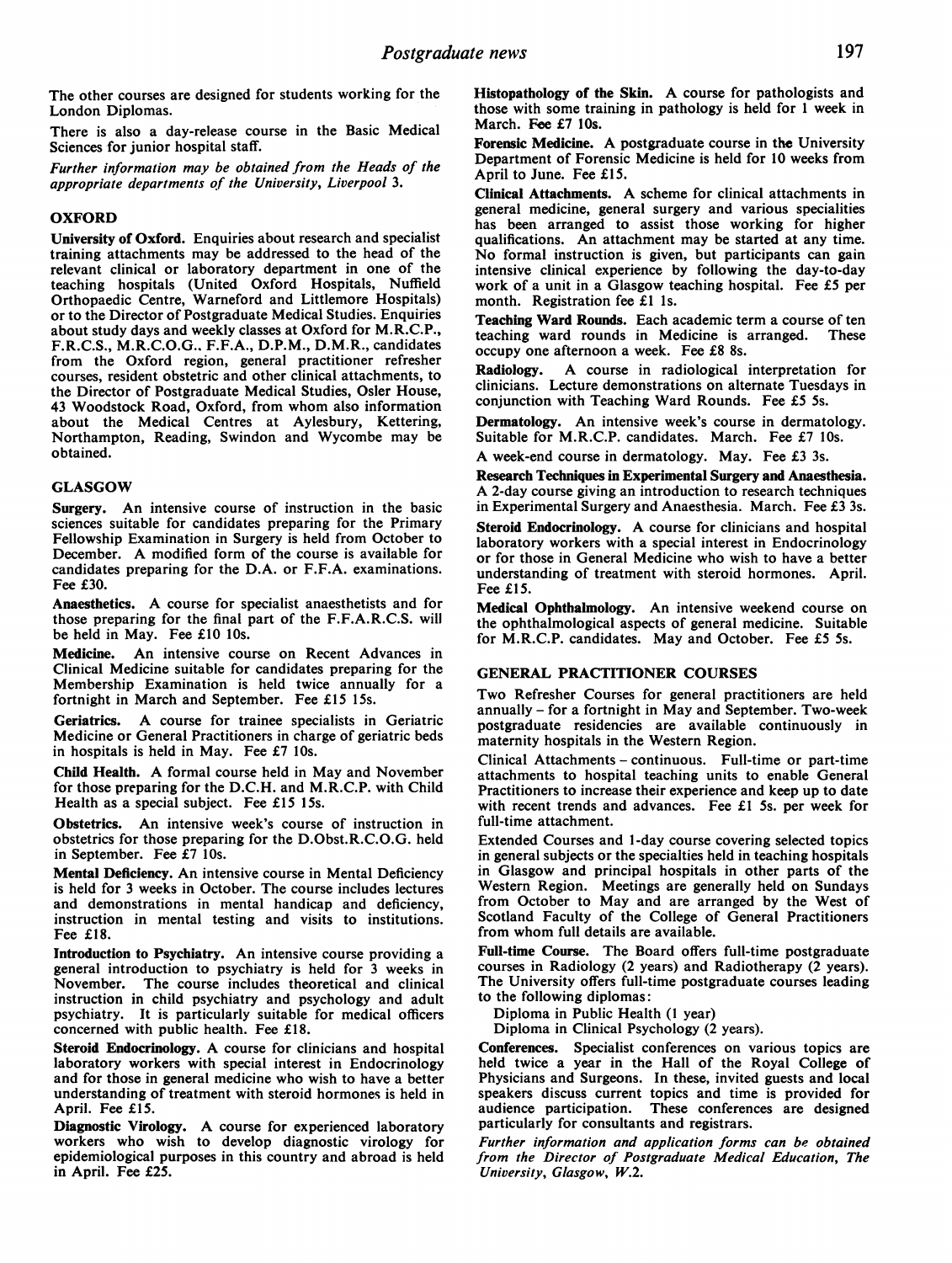#### Postgraduate Medical Institute

A full-time postgraduate course lasting <sup>10</sup> weeks will begin on the 17 April 1968. These courses are held three times a year starting in October, January and April. They are intended to meet the needs of both overseas graduates and British medical practitioners. For overseas graduates they provide an introductory course to British Hospital Practice before proceeding to hospital posts in the National Health Service or to specialized instruction for a postgraduate diploma elsewhere. For British graduates they provide a refresher course which is suitable for those returning from overseas or from H.M. Forces, for married women graduates returning to active practice, or for general practitioners who are prepared to undertake extended postgraduate courses of this nature. It is sometimes possible to accept general practitioners for <sup>1</sup> or 2 weeks of a course and attendance for this period is recognized by the Ministry under Section 48 of the N.H.S. Act (1946).

Each course includes instruction in general medicine, paediatrics, preventive medicine, pathology, psychiatry, orthopaedics and general surgery. planned so that students wishing to specialize in a particular clinical subject are given facilities to do so, while other students receive teaching in each of the main clinical departments.

Unpaid clinical attachments can be arranged at the end of the course for students requiring a longer period of training.

Further particulars and application forms for these courses are obtainable from the Director, Postgraduate Medical Institute, The University, Exeter, Devon.

#### NEWCASTLE UPON TYNE

Courses of three to four sessions in various Medical and Surgical subjects on a weekly sessional basis during term-time. Suitable for those preparing for a higher qualification.

Clinical attachments, full-time or part-time, throughout the year.

Attachments of <sup>1</sup> or 2 weeks for general practitioners in General Medicine, Dermatology, Obstetrics, Paediatrics, Psychiatry, Geriatrics and other subjects by arrangement. Recognized under Section 48 of the N.H.S. Act.

Further details from the Postgraduate Sub-Dean, Organization for Postgraduate Medical Education, The Medical School, The University, Newcastle upon Tyne.

University courses for postgraduate diplomas. D.P.M. and D.P.H. Further details from the Assistant Registrar. Further details from the Assistant Registrar, Medical School, The University, Newcastle upon Tyne.

#### THE ROYAL COLLEGE OF GENERAL PRACTITIONERS

#### Medical Recording Service

Kitts Croft, Writtle, Chelmsford, Essex. (Tel. Writtle 316). Selection of titles available on tape (5 in. reels running at  $3\frac{3}{4}$  ips). These talks may be borrowed by any doctor anywhere in the world.

New titles available on tape

- 67-28 Vocational Training in General Practice-Dr George Swift 18 min.
- 67-30 Testing the Effectiveness of Teaching-Dr Suzette Gauvain 40 min. 44 slides
- 67-35 Haemolytic Anaemias-Professor A. Goldberg (From Gardiner Institute, Western Infirmary, Glasgow) 50 min. 59 slides.
- 67-31 Assumptions in Learning and Teaching-Mrs M. J. Abercrombie 52 min. 43 slides.
- 66-27 A New Look at Infant Feeding-Dr Ian G. Wickes 28 min. (Points of View Series)
- 67-25 Myeloproliferative Diseases-Dr S. M. Lewis 30 min. 29 slides.